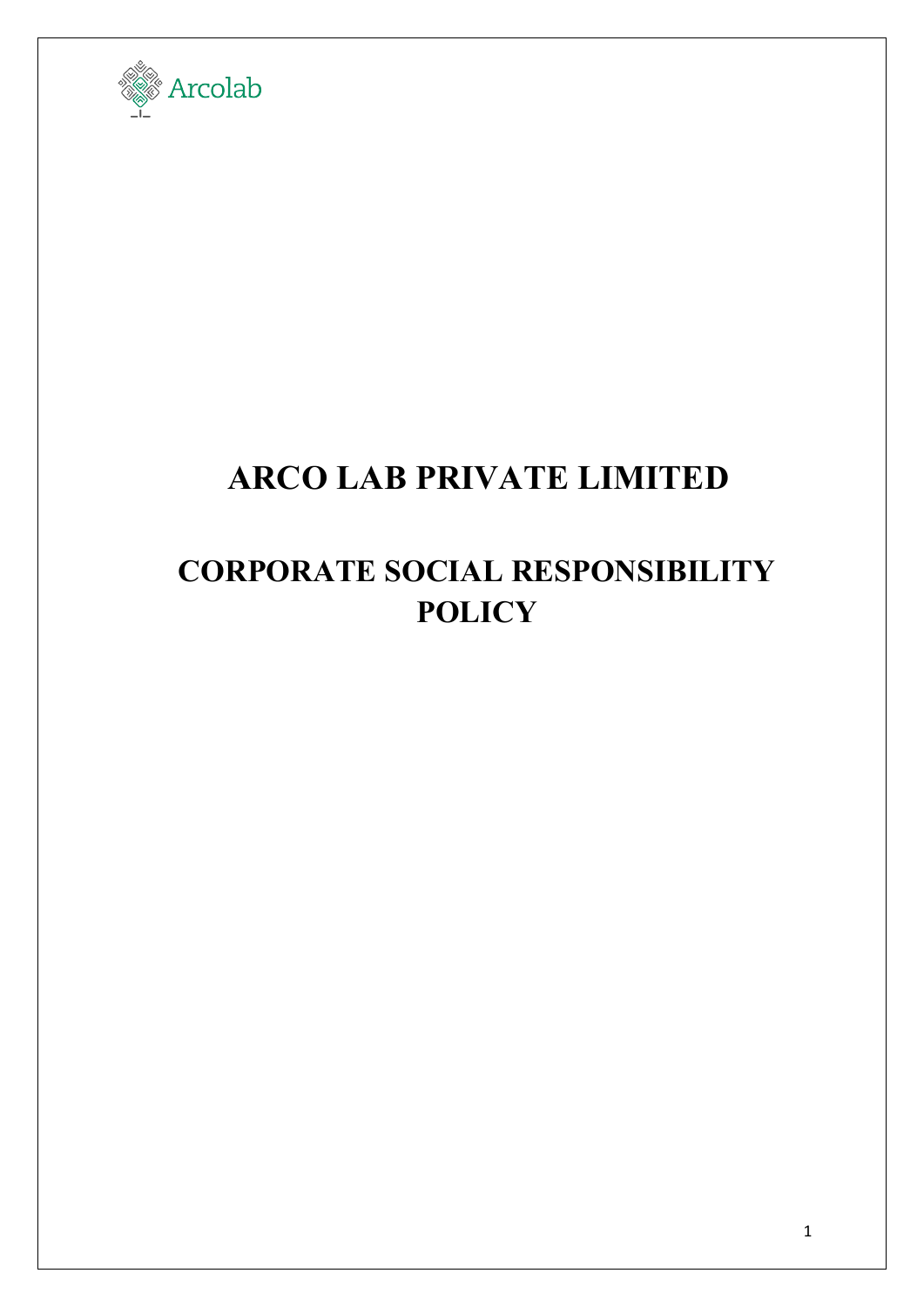

| 1. | <b>PREAMBLE</b>                                                                                                                                                                                                                                                        |
|----|------------------------------------------------------------------------------------------------------------------------------------------------------------------------------------------------------------------------------------------------------------------------|
|    | Arco Lab is a Business Service organization (BSO) and is a wholly owned subsidiary of<br>Strides Pharma Science Limited. BSO offers a pool of outsourcing and business support<br>services across different verticals with specific emphasis on pharmaceutical sector. |
|    | Company's focus area for CSR initiatives shall be Health and Hygiene, Education,<br>Employability and Disaster Management.                                                                                                                                             |
|    | This Policy encompasses our philosophy towards CSR and lays down guidelines and<br>mechanisms for undertaking socially beneficial programmes for welfare and sustainable<br>development of the community at large.                                                     |
| 2. | <b>DEFINITIONS</b>                                                                                                                                                                                                                                                     |
| a) | "Act" shall mean the Companies Act, 2013 read with the relevant Rules framed thereunder<br>and amended from time to time.                                                                                                                                              |
| b) | "Board" shall mean the Board of Directors of the Company.                                                                                                                                                                                                              |
| c) | "Company" shall mean Arco Lab Private Limited.                                                                                                                                                                                                                         |
| d) | "CSR Rules" means The Companies (The Corporate Social Responsibility Policy) Rules,<br>2014, as amended, from time to time.                                                                                                                                            |
| e) | "Ongoing Project" means a multi-year project undertaken by a Company in fulfilment of<br>its CSR obligation having timelines not exceeding three years excluding the financial year<br>in which it was commenced;                                                      |
|    | And shall include such project that was initially not approved as a multi-year project but<br>whose duration has been extended beyond one year by the board based on reasonable<br>justification;                                                                      |
| f  | "Permissible CSR Activities" means such activities as specified in Schedule VII of the<br>Act, as amended from time to time.                                                                                                                                           |
| g) | "Strides Foundation" is a Trust registered under section 12A and 80 G of the Income Tax<br>Act, 1961 and Rule 4(2) of CSR Rules set up by the Promoters of Strides Pharma Science<br>Limited, Holding Company of the Company, as a not-for-profit organisation.        |
|    | Note: Terms used in the policy, which are not defined hereinabove, shall have the<br>meaning as defined in Companies Act, 2013 and The Companies (Corporate Social<br>Responsibility Policy) Rules, 2014, as amended, from time to time.                               |
|    |                                                                                                                                                                                                                                                                        |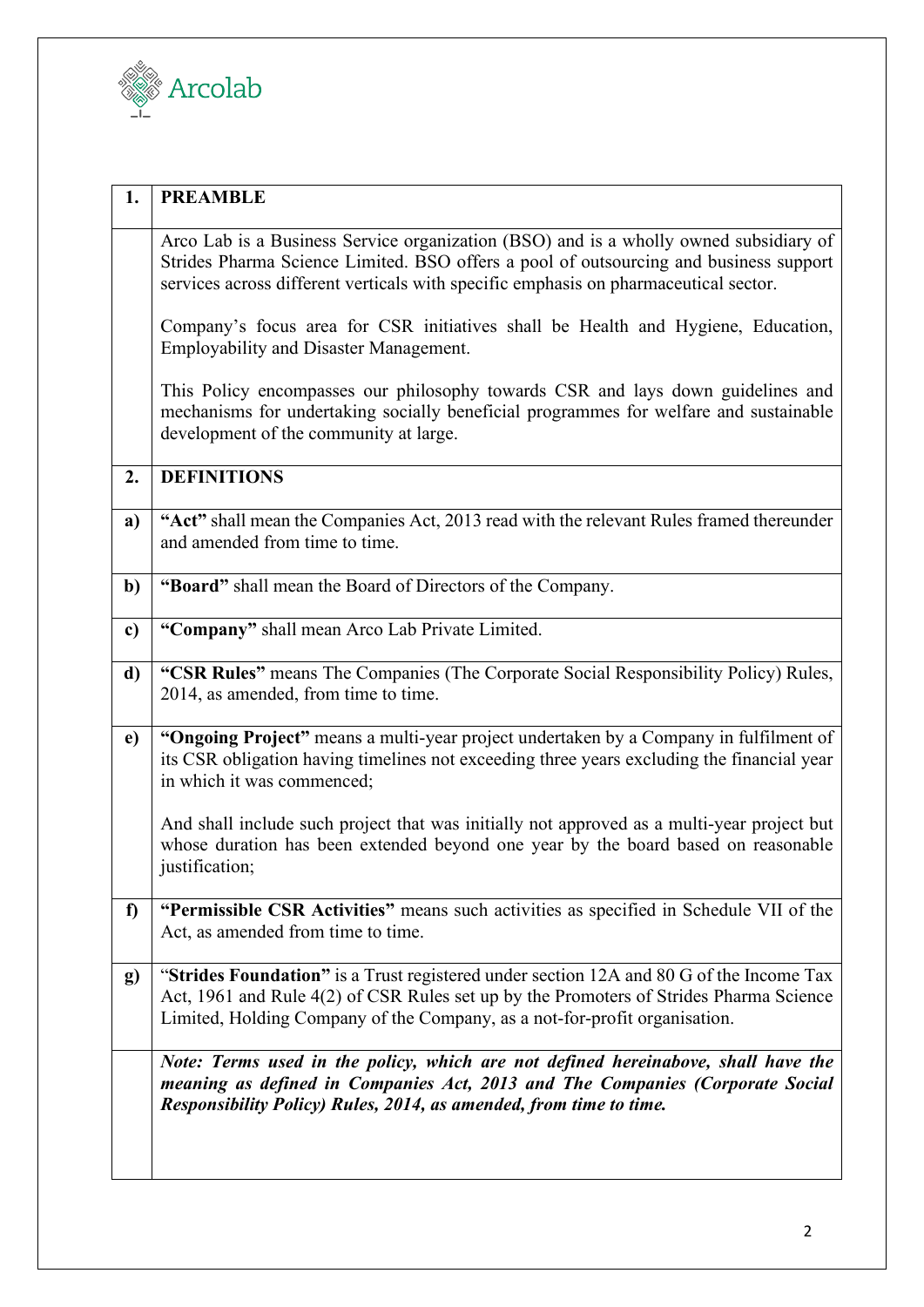

| 4. | <b>OBJECTIVES</b>                                                                                                                                                                                                                                                                                                                                                                                                            |
|----|------------------------------------------------------------------------------------------------------------------------------------------------------------------------------------------------------------------------------------------------------------------------------------------------------------------------------------------------------------------------------------------------------------------------------|
|    | The following objectives are identified by the Company:                                                                                                                                                                                                                                                                                                                                                                      |
|    | a) Uplift the communities around its areas of operation, thereby creating a positive impact<br>in the community;                                                                                                                                                                                                                                                                                                             |
|    | Identify interventions to ensure sustainable social development after considering the<br>b)<br>immediate and long-term socio-environmental consequences; and                                                                                                                                                                                                                                                                 |
|    | Setting high standards of quality in providing interventions and support to meet the<br>c)<br>needs of the community.                                                                                                                                                                                                                                                                                                        |
| 5. | <b>CSR GOVERNANCE STRUCTURE</b>                                                                                                                                                                                                                                                                                                                                                                                              |
|    | CSR activities of the Company shall be administered/governed by the Board of Directors<br>of the Company.                                                                                                                                                                                                                                                                                                                    |
|    | Further, the Company shall implement its CSR activities through Strides Foundation or<br>such other entity/ organisation as approved by the Board.                                                                                                                                                                                                                                                                           |
|    | Roles and Responsibilities of Strides Foundation are as under:                                                                                                                                                                                                                                                                                                                                                               |
|    | Help in conceptualising the CSR programs for the Company.<br>٠<br>Execute the programs through its employees or in collaboration with other partners such<br>$\bullet$<br>as NGOs, the government, community-based organisations, sector experts and any<br>other partners as are deemed necessary.<br>Collect and analyse data for monitoring and reporting of all programs.<br>٠<br>Provide periodic reports to the Board. |
| 6. | <b>FOCUS AREAS OF ENGAGEMENT</b>                                                                                                                                                                                                                                                                                                                                                                                             |
|    | The Company shall carry out Permissible CSR activities as approved by the Board.                                                                                                                                                                                                                                                                                                                                             |
|    | Focus areas of engagement shall be:                                                                                                                                                                                                                                                                                                                                                                                          |
|    | Health and Hygiene,<br>٠<br>Education,<br>Employability and<br>Disaster Management.                                                                                                                                                                                                                                                                                                                                          |
|    | Apart from the above, Company may also spend in areas mentioned in Schedule VII of the<br>Act, subject to approval of the the Board.                                                                                                                                                                                                                                                                                         |
|    |                                                                                                                                                                                                                                                                                                                                                                                                                              |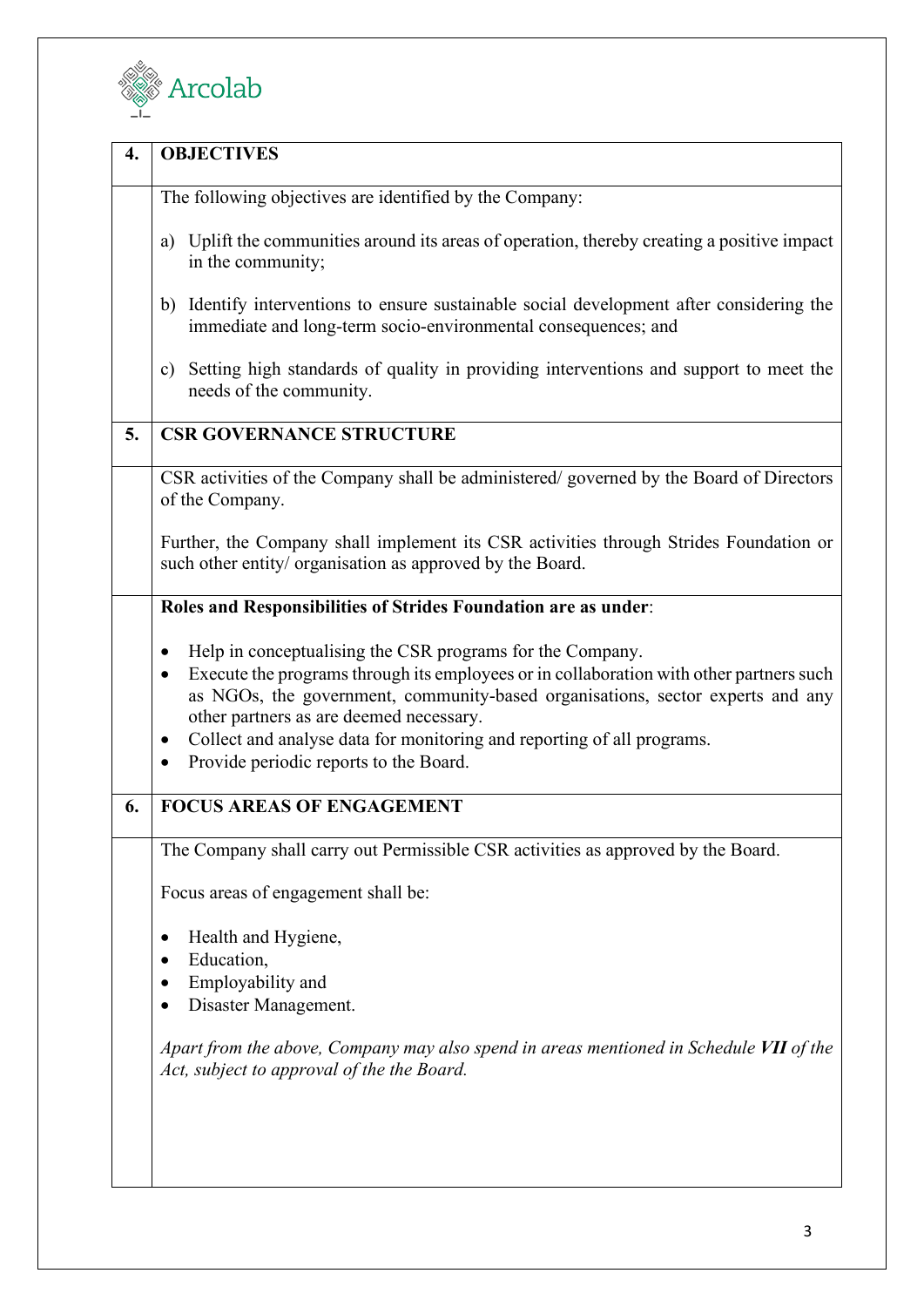

| 7. | <b>CSR BUDGET</b>                                                                                                                                                                                                                                                                                                         |
|----|---------------------------------------------------------------------------------------------------------------------------------------------------------------------------------------------------------------------------------------------------------------------------------------------------------------------------|
|    | The Board of Directors of the Company shall ensure that in each financial year, the<br>1)<br>Company spends at least 2% of the average net profit made during the three<br>immediately preceding financial years.                                                                                                         |
|    | Explanation: For the aforesaid purpose, Net Profit shall be calculated in accordance<br>with the provisions of Section 198 of the Act.                                                                                                                                                                                    |
|    | 2) In case of any <b>Surplus arising out of CSR projects</b> the same shall not form part of the<br>business profits of the Company and shall be ploughed back into                                                                                                                                                       |
|    | (i)<br>the same project or<br>shall be transferred to the Unspent CSR Account and spent in pursuance of CSR<br>(ii)<br>policy and annual action plan of the company or<br>transfer such surplus amount to a Fund specified in Schedule VII within a period<br>(iii)<br>of six months of the expiry of the financial year. |
|    | (3) Where the Company spends an amount in excess of requirement provided under<br>Section 135(5), such excess amount may be set off against the requirement to spend under<br>Section 135(5) up to immediately succeeding three financial years subject to the conditions<br>that:                                        |
|    | (i) the excess amount available for set off shall not include the surplus arising out of<br>the CSR activities, if any, in pursuance of sub-rule (2) of the CSR Rules.                                                                                                                                                    |
|    | (ii) the Board of the company shall pass a resolution to that effect.                                                                                                                                                                                                                                                     |
|    | 3) Unspent amount, if any, for the financial year, unless it is earmarked for an Ongoing<br>Project as approved by the Board, shall be transferred to a Fund as specified in Schedule<br>VII of the Act, within 6 months from the end of the financial year.                                                              |
|    | 4) Unspent amount pertaining to an Ongoing Project, shall be transferred to a dedicated<br>bank account to be called as "Arco Lab Unspent CSR Account" for this purpose within<br>30 days from the end of financial year and spent within a period of three financial years<br>thereon.                                   |
|    | Any residual unspent amount in such account on expiry of three financial years shall<br>be transferred to a Fund as specified in Schedule VII of the Act.                                                                                                                                                                 |
|    | 5) Administrative overheads shall not exceed five percent of total CSR expenditure of the<br>company for the financial year.                                                                                                                                                                                              |
| 8. | <b>ANNUAL ACTION PLAN (AAP)</b>                                                                                                                                                                                                                                                                                           |
|    | The Board of Directors shall formulate an AAP in pursuance of its CSR Policy, which shall<br>include the following:                                                                                                                                                                                                       |